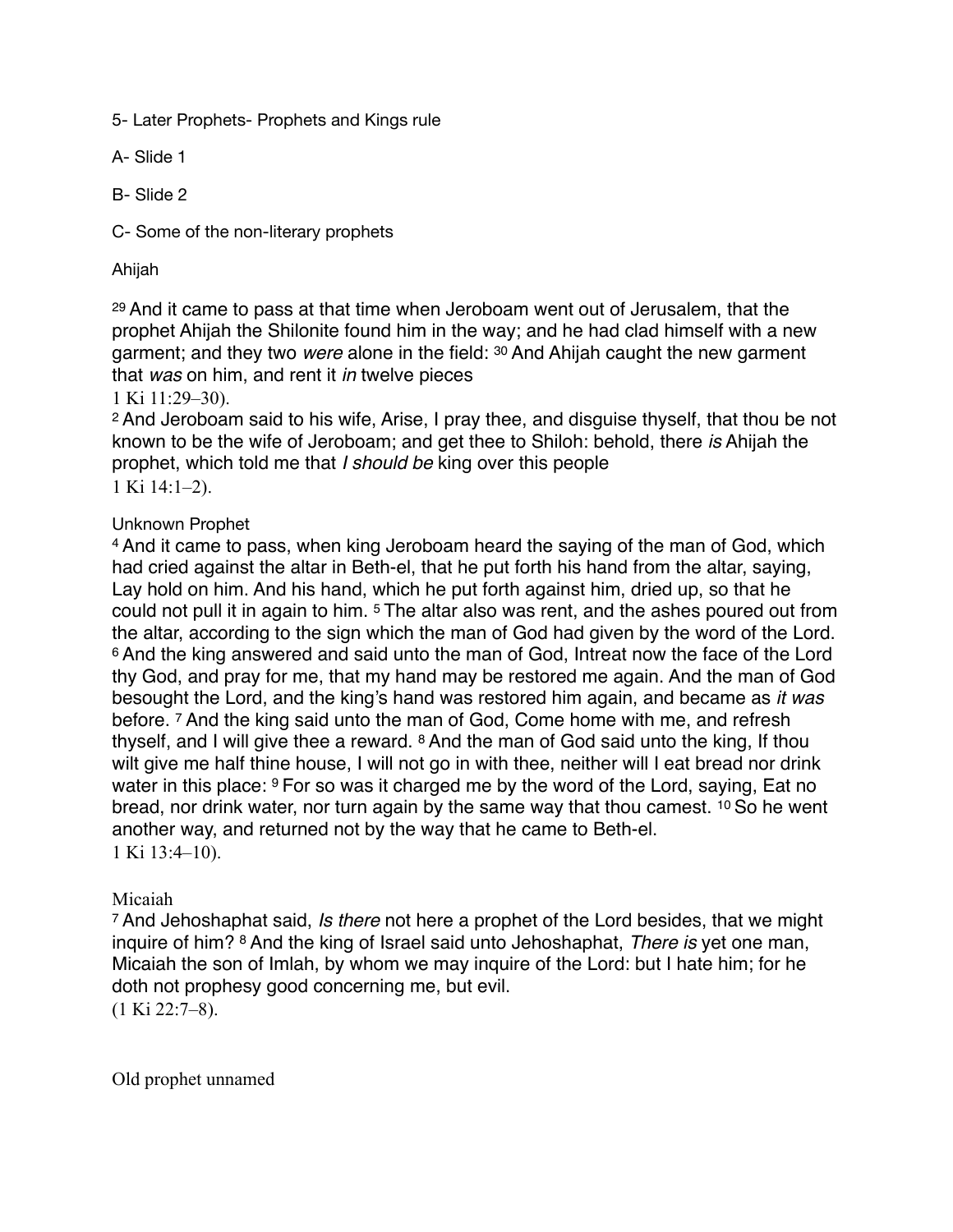<sup>11</sup> Now there dwelt an old prophet in Beth-el; and his sons came and told him all the works that the man of God had done that day in Beth-el: the words which he had spoken unto the king, them they told also to their father. <sup>12</sup> And their father said unto them, What way went he? For his sons had seen what way the man of God went, which came from Judah.

1 Ki 13:11–12)

Huldah

So Hilkiah the priest, and Ahikam, and Achbor, and Shaphan, and Asahiah, went unto Huldah the prophetess, the wife of Shallum the son of Tikvah, the son of Harhas, keeper of the wardrobe; (now she dwelt in Jerusalem in the college;) and they communed with her. <sup>15</sup> And she said unto them, Thus saith the Lord God of Israel, Tell the man that sent you to me, 16 Thus saith the Lord, Behold, I will bring evil upon this place, and upon the inhabitants thereof, *even* all the words of the book which the king of Judah hath read: <sup>17</sup> Because they have forsaken me, and have burned incense unto other gods, that they might provoke me to anger with all the works of their hands; therefore my wrath shall be kindled against this place, and shall not be quenched. 18 But to the king of Judah which sent you to inquire of the Lord, thus shall ye say to him, Thus saith the Lord God of Israel, *As touching* the words which thou hast heard; 19 Because thine heart was tender, and thou hast humbled thyself before the Lord, when thou heardest what I spake against this place, and against the inhabitants thereof, that they should become a desolation and a curse, and hast rent thy clothes, and wept before me; I also have heard *thee*, saith the Lord. 20 Behold therefore, I will gather thee unto thy fathers, and thou shalt be gathered into thy grave in peace; and thine eyes shall not see all the evil which I will bring upon this place. And they brought the king word again. 2 Ki 22:14–20).

**Iddo.** Prophesied against Jeroboam (2 Chron. 9:29; 12:15; 13:22)

a man of God came to Eli (1 Sam. 2:27)

a man of God (1 Kgs. 20:28);

Isaiah's wife (Isa. 8:3);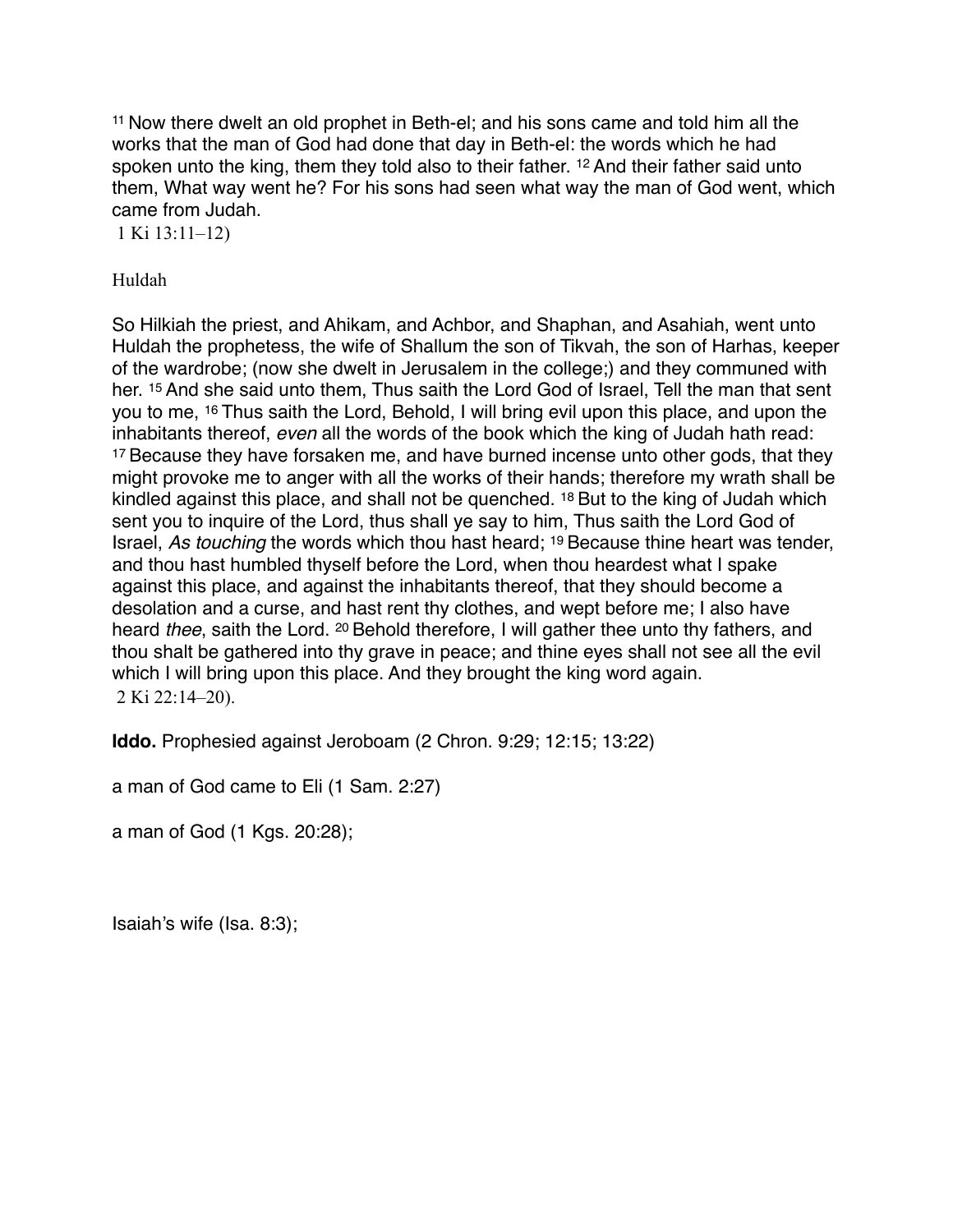